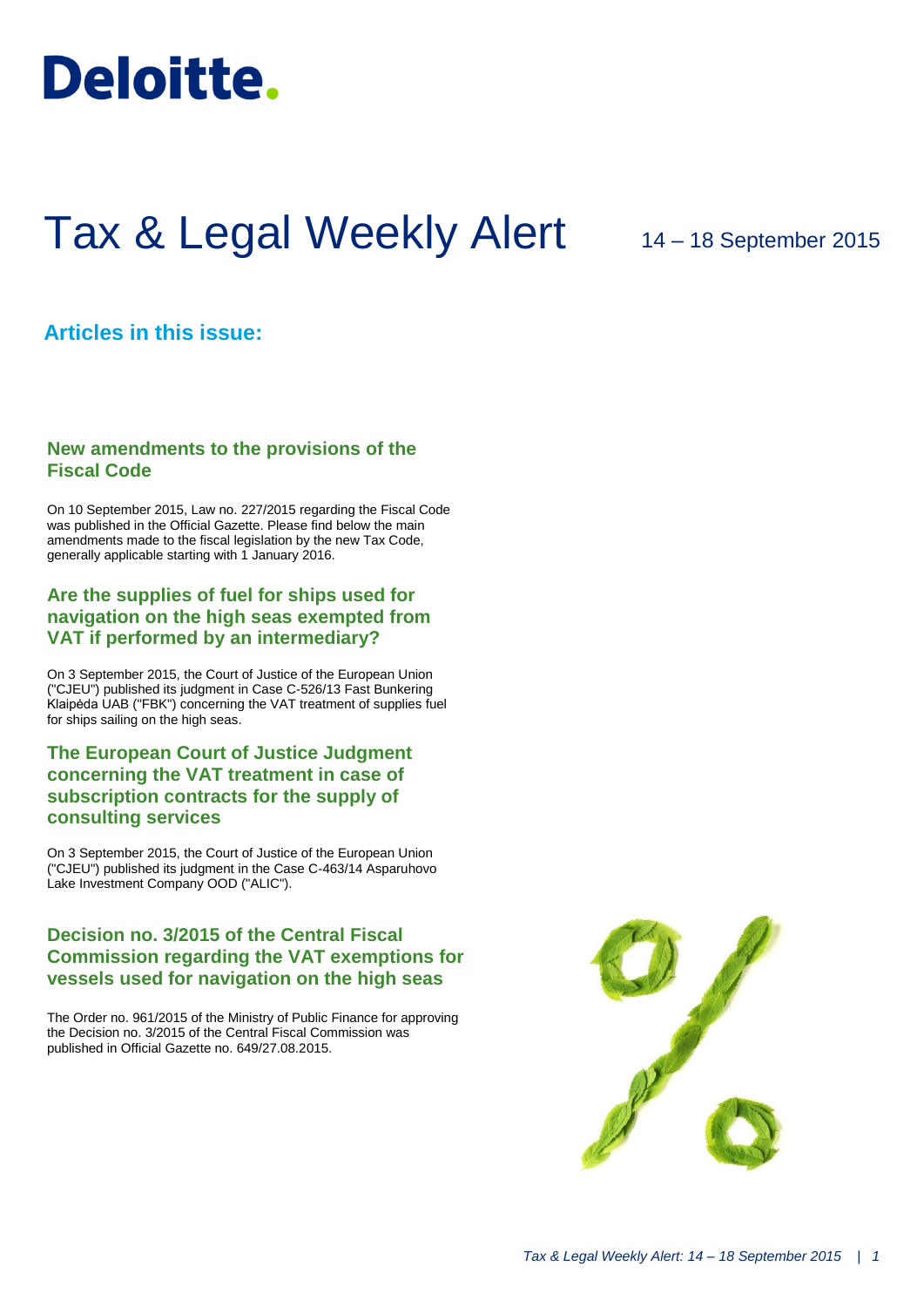#### **New amendments to the provisions of the Fiscal Code**

#### **General aspects**

- New definitions of general terms/concepts have been introduced; among the most important are: transparent fiscal entities, with/without legal personality, the place of effective management, etc.
- The definition of "royalty" has been amended by taking over the provisions mentioned under the withholding tax legislation in relation to the payments that are not included in the royalties' category.
- The definition of "the arm's length principle" has been introduced and is similar to the one issued by the OECD.
- The definition of affiliation between two legal persons has been amended; however, the new definition presents a high degree of ambiguity.
- The definition of the center of vital interests has been introduced for the purpose of determining the tax residency of individuals: the place in which the individual's personal relationships and economic links are close. For analyzing personal relationship criterion, special attention will be paid to the family members who accompany the individual during his/her stay in Romania. When analyzing economic links of an individual who is an employee of a Romanian employer, consideration will be made to whether he is involved in any business in Romania and if he owns real estate or bank accounts in Romania's;
- The definition of dividend will be amended as follows:
	- The tax exemption as dividend income of the supplementary shares issued to shareholders applies irrespective of the new percentage of shares held in the company;
	- o Also, shares newly distributed to shareholders are not taxed as dividend income and will be considered taxable income derived from other sources.
- The following types of income will also be taxed as dividends:
	- o Gains obtained by individuals from owning shares in mutual funds;
	- Income in cash and in kind distributed by the agricultural legal entities to individuals as a consequence of owning their shares.
- The definition of the Stock option plan has been introduced and which extends the tax exemption provided by the old Law to other types of share plans under which the shares are granted for free or to other individuals than employees – i.e., to those having the title of director or general manager of the company or of any affiliated companies. To be assessed as a stock option plan, the respective program should include a minimum one year period between the grant and exercise moments.
- Clarifications have been made to the provision under which the fiscal authorities may estimate (in case the taxpayer does not provide the necessary data to establish the compliance with the arm's length principle) the amount of income or expense of either related party based on the level of the central market trend.
- Amendments have been made to the list of transfer pricing methods used to establish the arm's length value of the transactions carried out between related parties by the specific inclusion of the net margin method and profit split method.
- Clarifications have been made regarding the use of OECD-issued provisions of transfer pricing guidelines by multinational enterprises and fiscal administrations when applying the provisions on compliance with the arm's length principle.

 A provision has been introduced according to which the transfer pricing requirements provided by the Fiscal Procedure Code are to be considered in establishing the fiscal result obtained by related parties.

#### **Corporate income tax**

- The concept of "place of effective management" in Romania has been defined. Non-resident legal entities which have the place of effective management in Romania are included in the category of taxpayers who are required to declare and pay corporate income tax according to Romanian law.
- Clarifications are being made on the definition of taxable period as regards legal persons and permanent establishments.
- Clarifications are being made on the R&D activities qualifying for the tax deduction provided by the Tax Code.
- New categories of non-taxable income have been introduced such as the amounts received as a result of the refund of shareholders' / associates' share contributions due to capital reduction.
- Dividends received from a Romanian legal entity, irrespective of the holding percentage and period, become non-taxable income.
- As of 2017, the tax rate for dividends will be reduced to 5%.
- The special 5% tax rate is no longer applicable for sports betting activities.
- Special provisions have been introduced in relation to the tax regime applicable to received dividends, according to Council Directive 2011/96/EU from November 30th 2011, regarding the common tax regime applicable to parent entities and their subsidiaries in different member states. Specifically, according to the amendments made to the European legislation, specific anti-avoidance rules have been introduced in the Romanian legislation.
- The general deductibility rule has been redefined so that expenses incurred for business purposes are considered deductible for corporate income tax purposes.
- The computation method for the limited deductibility of protocol expenses and legal reserves has been simplified.
- Clarifications have been introduced as regards expenses related to non-taxable income, which are considered non-deductible for corporate income purposes.
- The deductibility limit for social expenses has been raised from 2% to 5% of the salaries' expenses.
- As regards sponsorship expenses, for the purpose of granting a fiscal credit, the limit of 3 per thousand has been raised to 5 per thousand of the turnover.
- New categories of tax deductible provisions have been introduced (e.g., provisions for receivables depreciation, specific provisions relevant for the energy industry).
- The interest rate limitation for foreign currency loans has been reduced from 6% to 4%.
- New computation rules for tax depreciation have been introduced (for example, the depreciation of subsequent expenses, included in the accounting value of an intangible asset).
- The adjustments for the depreciation of fixed assets can be considered deductible if certain conditions are met.
- New categories and conditions of deductible expenses with inventory losses have been introduced (e.g., expired goods, damaged goods, in certain conditions).
- Losses incurred with the write-off of receivables become deductible if insurance agreements have been previously concluded for the respective amounts.
- Interest / late payment penalties, fines and penalties,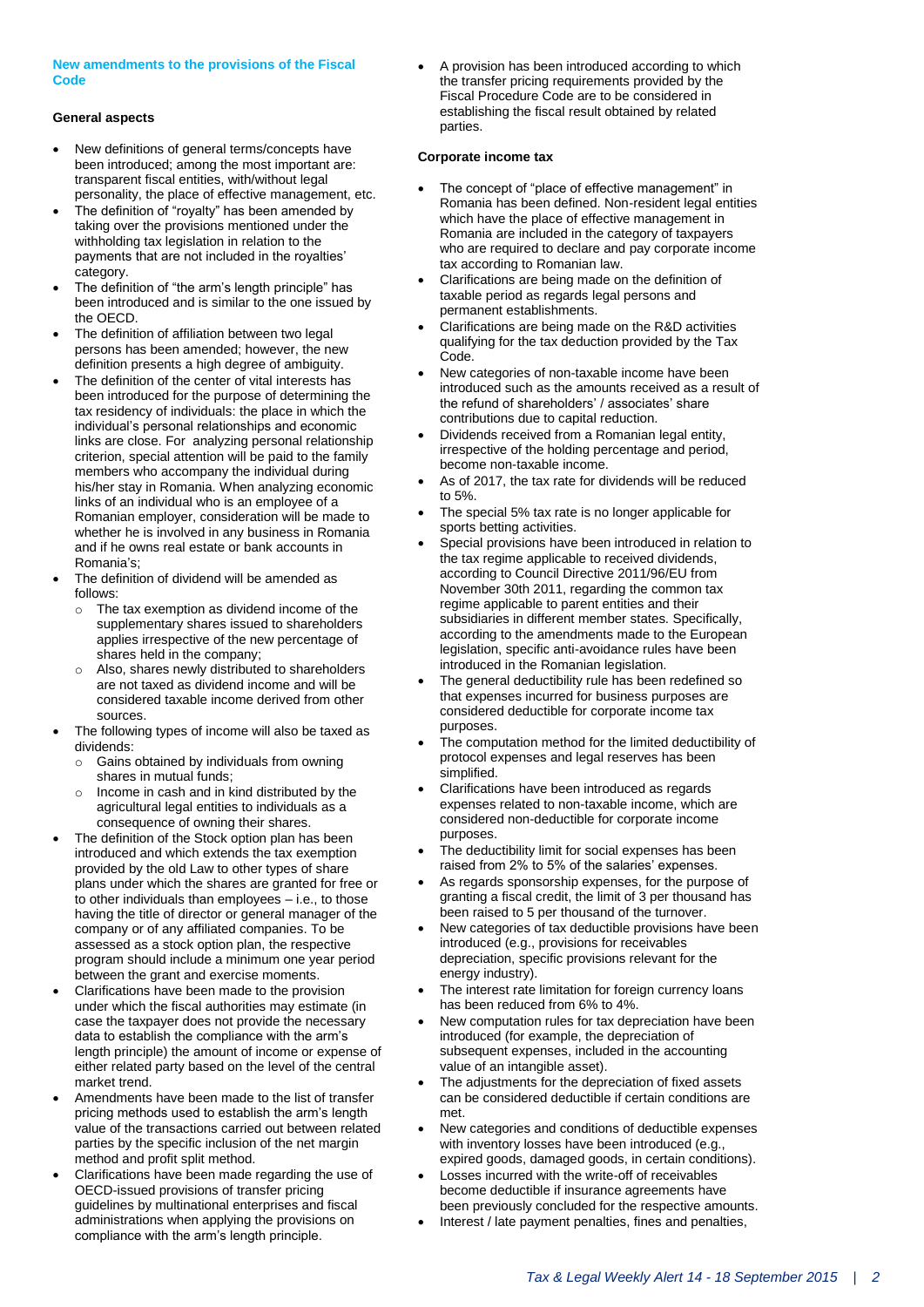owed to the Romanian / foreign authorities arising from contracts concluded with these authorities should be deductible for corporate income tax purposes.

- In order to align with the EU Directive regarding the common tax regime applicable to mergers, spin-offs, asset transfer and exchange of shares between companies in different member states, new regulations have been introduced as regards the tax treatment applicable to such operations performed between Romanian legal entities.
- New amendments have been introduced with respect to the taxation of income from the transfer of real estate in Romania, from the exploitation of natural resources, as well as from the sale / assignment of participation titles held in a Romanian legal entity.
- The tax and accounting treatment in respect of errors (significant or insignificant) have been correlated.
- The due date for the declaration and payment of advance payments relating to the fourth quarter for taxpayers who apply the annual tax system of declaration and payment of corporate income tax, with quarterly advance payments, is set for the 25th December, respectively the 25th of the last month of the amended tax year, as the case may be.

#### **Micro-enterprise tax**

- Romanian legal entities that perform activities such as exploration, development, exploitation of oil and natural gas deposits are excluded from the application of the micro-enterprise tax regime.
- The tax rate has been reduced from 3% to 1% for the first 24 months from incorporation for Romanian legal entities that fulfill certain conditions.
- New categories of exempt income have been introduced.
- For the purpose of computing the micro-enterprise tax, reserves (e.g., reevaluation, legal) which were previously deducted and not taxed in the period during which micro-enterprises were corporate income tax payers, should also be considered (added to the taxable base).
- New provisions in regards to submitting the final tax return in the case of liquidation with/without dissolution of a micro-enterprise have been introduced.

#### **Personal Income Tax**

- Romanian resident individuals will be liable to declare their worldwide income, derived both from Romania and abroad, starting with the date when they become Romanian tax residents. Initially, this obligation arose only starting with the beginning of the fiscal year following the year when they became Romanian residents.
- Thus, changing the tax residency during a fiscal year is allowed, as follows:
	- $\circ$  A foreign individual who met the tax residency conditions during his stay in Romania will be considered a Romanian tax resident until he leaves Romania for a period or aggregated periods of more than 183 days during any 12 consecutive months;
	- A Romanian resident individual having his domicile in Romania will be considered a Romanian tax resident until the date he proves his tax residency has been changed to another country.

#### Income from freelancing activities:

- New categories of deductible expenses have been introduced, as follows:
	- o Expenses for salary or income assimilated to salary;
	- o Expenses for insurance premiums incurred for the assets utilized within a rental or leasing contract;
	- The purchase price or the value established through technical expertise at the moment the non-depreciable assets are acquired. The deductible expenses are registered at the moment of their transfer to a third party.
- Certain provisions regarding the limited deductible expenses have been modified and new ones have been introduced, as follows:
	- The social charges within the limit of up to 5% of the annual value registered with salary expenses;
	- o Losses and perishable losses incurred in handling / storage;
	- o Contributions made to a voluntary pension fund or voluntary pension schemes, made to authorized entities established in one of the EU countries or EES countries, for the benefit of the taxpayer, no matter if the activity is rendered individually or within an association, up to a limit of 400 euros per year;
	- Voluntary health insurance premiums, according to Law 95/2006 regarding the reform of the health domain, republished, paid for the benefit of the taxpayer, even if the activity is rendered individually or within an association, up to a limit of 400 euros per year;
	- Operating, maintenance and repair expenses incurred for vehicles used by the taxpayer or members of an association, for maximum one per person;
	- o Expenses for health and security insurance related to work activities;
	- Mandatory social security expenses  $-$  the deduction is calculated by the tax inspector at the moment when the annual net income/ annual net loss is computed;
	- o Subscriptions paid to professional associations within the annual limit of 4000 euros.
- The flat rate of deductible expenses used for computing net taxable income obtained from intellectual property rights (including the creation of monumental works of art) has been increased to 40% of the gross income derived.
- The possibility to deduct the social security contributions withheld at source has been eliminated for the income derived from intellectual property rights for which advance income tax pre-payments are due.

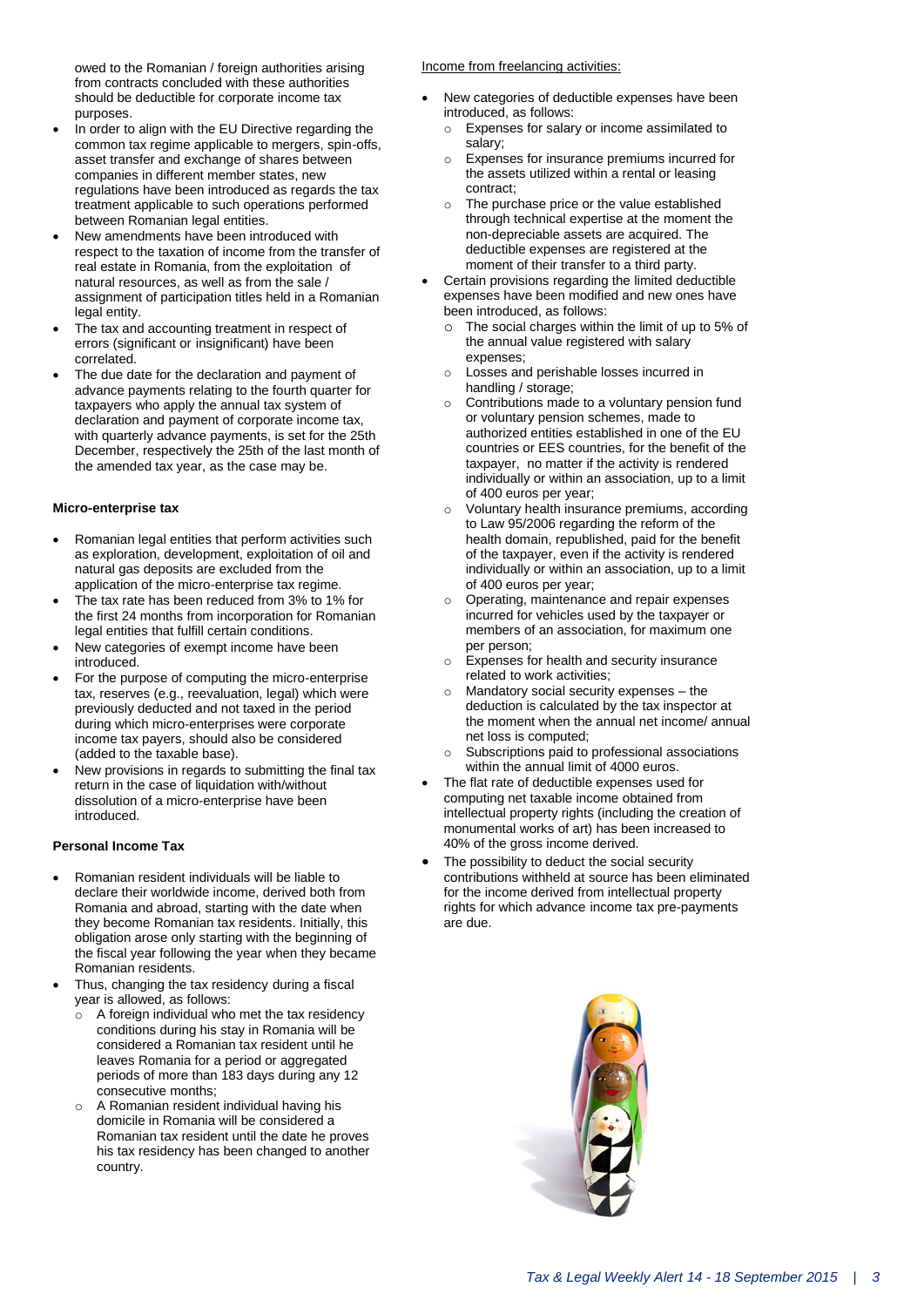#### Salary income and salary assimilated income:

- Certain provisions related to categories of nontaxable income assimilated to salary have been introduced or amended, as follows:
	- o Benefits in kind represented by the use of company cars for which the expenses are 50% deductible at the level of the company;
	- o Gift tickets granted to employees are no longer taxable if they are provided for children of the employees on Easter, June 1st and other similar religious holidays or to female employees on 8th of March, within the limit of 150 lei for each individual;
	- o Meals provided to employees in cases when introducing food inside the unit is forbidden is considered a non-taxable benefit;
	- The limitation to a monthly subscription has been eliminated for non-taxable travel expenses between the city where the employees reside and the city where they are employed;
	- Voluntary health insurance premiums incurred by the employer for its employees, within the annual limit of 400 euros for each individual will also be exempt from taxation;
	- o Allowances and other similar amounts received by directors or general managers when travelling for business purposes within the country or abroad, , within the limit of the non-taxable threshold also established for employees;
	- o Amounts or benefits in kind received by employees for activities carried out aboard ON? ships in international waters in situations when they are not paid by Romanian resident employers or by Romanian permanent establishments of their employer;
	- Expenses incurred for touristic and/ or health treatment services, including transport during holiday periods, by employees and their families according to the employment agreement, are not considered taxable income.
- New categories of taxable income assimilated to salary have been introduced, such as:
	- Remuneration obtained by Board members of companies managed under dual system and of the Supervisory board, as well as any amounts paid to managers carrying out activities under management agreements;
	- o The gross remuneration received by day laborers.
- Taxable allowances and any other taxable amounts received for periods of secondment in other cities, in Romania and abroad, are considered income paid for the month when the expense request is approved and not for the month when the amounts are paid by the employer to the employee.

#### Rental income:

 The flat rate of expenses that can be deducted from the gross rental or lease income has been increased to 40%.

#### Investment income:

- Starting with 1January 2017, income from dividends will be subject to a 5% tax.
- The tax rules for the following new categories of investment income have been introduced:
	- o Operations with financial assets, including derivatives;
	- o Gains from the transfer of financial gold.
- Clarifications have been brought regarding income obtained from the transfer of shares issued by Romanian residents, which will be considered Romanian source income, irrespective of the market

where the shares are traded.

- Various types of income have been (re)introduced or clarified as being non-taxable income, as follows: income derived from owning or transferring financial assets attesting the public debt of the state, including the repo and revers-repo operations with these instruments, irrespective of the market / place of trading where the operation is made; income obtained from the initial trading of the Fondul Proprietatea shares by the successors to the conversion titles or to the shares acquired before the first trading; the conversion of the certificates of deposit into underlying assets or underlying allocation rights or of the shares or allocation rights into certificates of deposit;
- Also, the following clarifications have been added regarding the method of computing the gain/loss for certain types of transactions:
	- o Loan of securities;
	- o Other operations than those mentioned above and derivatives;
	- o Transfer of shares obtained through an exchange (including in the case of restructurings);
	- o Operations regulated by the law for the exclusion/withdrawal of individual shareholders.
- For inherited shares the purchase price/fiscal value when the successor performs the following transfer is represented by the purchase price paid by the deceased owner proven with justifying documents together with the costs incurred with drafting the succession documentation. If there are no justifying documents for the purchase price/fiscal value, the fiscal value is considered nil.
- For transferring shares received through a donation to a third party, the fiscal value taken into account for computing the gain is nil.
- Income from liquidation of legal entities also extends from a fiscal perspective to income derived from the decrease of share capital, in accordance with the law, other than the amounts received as reimbursement of contribution quotas. The taxable income is represented by the difference in value of the distributions in cash or in kind exceeding the fiscal value of the shares.

#### Rental income:

 The flat rate of expenses that can be deducted from the gross rental or lease income has been increased to 40%.

#### Investment income:

- Starting with 1January 2017, income from dividends will be subject to a 5% tax.
- The tax rules for the following new categories of investment income have been introduced:
	- o Operations with financial assets, including derivatives;
	- Gains from the transfer of financial gold.
- Clarifications have been brought regarding income obtained from the transfer of shares issued by Romanian residents, which will be considered Romanian source income, irrespective of the market where the shares are traded.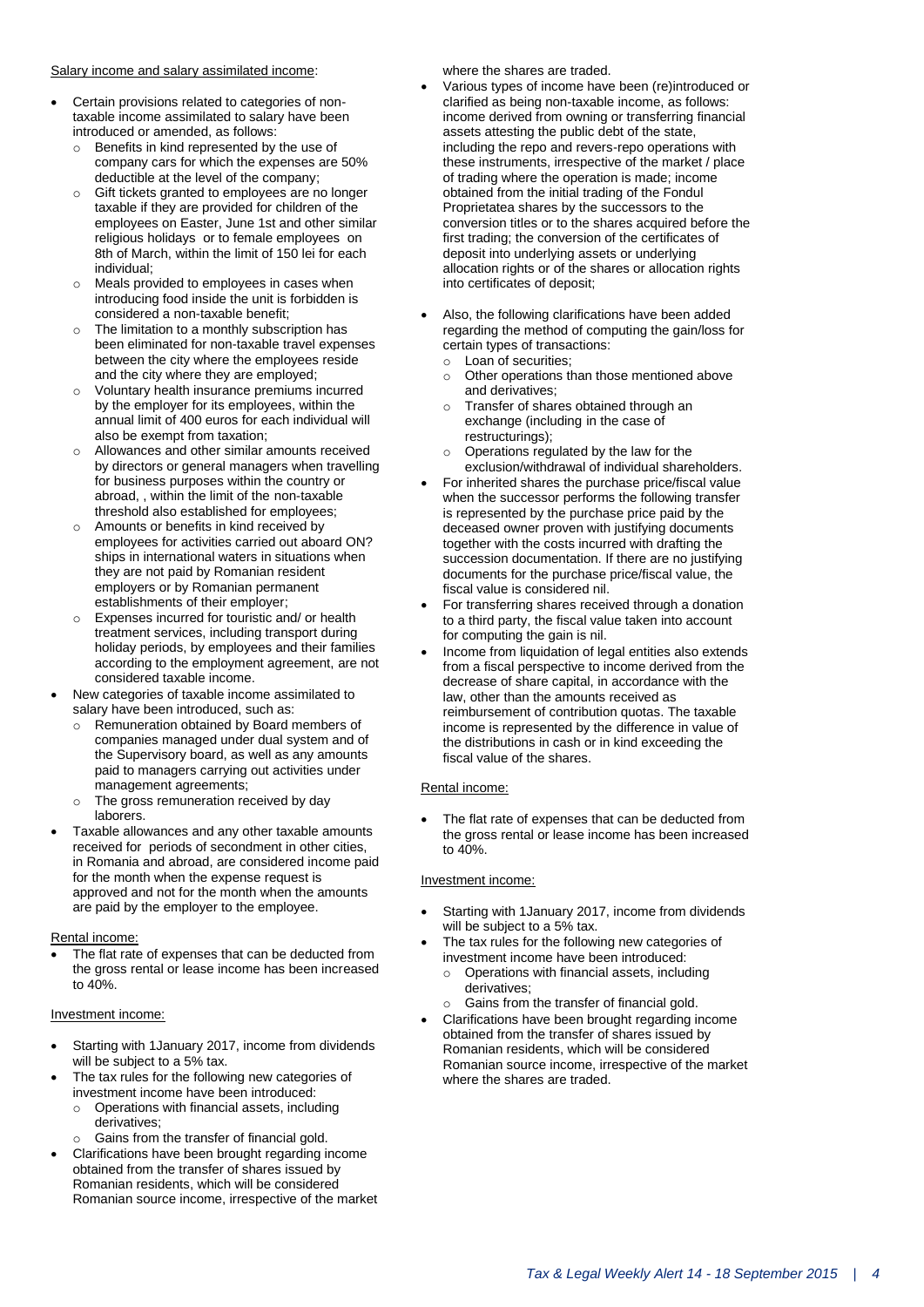- Various types of income have been (re)introduced or clarified as being non-taxable income, as follows: income derived from owning or transferring financial assets attesting the public debt of the state, including the repo and revers-repo operations with these instruments, irrespective of the market / place of trading where the operation is made; income obtained from the initial trading of the Fondul Proprietatea shares by the successors to the conversion titles or to the shares acquired before the first trading; the conversion of the certificates of deposit into underlying assets or underlying allocation rights or of the shares or allocation rights into certificates of deposit;
- Also, the following clarifications have been added regarding the method of computing the gain/loss for certain types of transactions: o Loan of securities;
	- o Other operations than those mentioned above
	- and derivatives; o Transfer of shares obtained through an exchange (including in the case of restructurings);
	- Operations regulated by the law for the exclusion/withdrawal of individual shareholders.
- For inherited shares the purchase price/fiscal value when the successor performs the following transfer is represented by the purchase price paid by the deceased owner proven with justifying documents together with the costs incurred with drafting the succession documentation. If there are no justifying documents for the purchase price/fiscal value, the fiscal value is considered nil.
- For transferring shares received through a donation to a third party, the fiscal value taken into account for computing the gain is nil.
- Income from liquidation of legal entities also extends from a fiscal perspective to income derived from the decrease of share capital, in accordance with the law, other than the amounts received as reimbursement of contribution quotas. The taxable income is represented by the difference in value of the distributions in cash or in kind exceeding the fiscal value of the shares.

#### Pension income:

 The monthly non-taxable amount has been increased to 1,050 lei, and will be incremented on a yearly basis by 50 lei, starting with the income for the month of January, until the exempted amount reaches 1,200 lei/month.

#### Income from prizes and gambling:

- Winnings up to 66,750 lei from casinos, poker clubs, slot-machines and scratch cards will be tax exempt.
- . For income derived by individuals from on-line gambling, slot-machines, scratch cards and poker festivals, the organizers must fulfill the following obligations by the last day of February of the current year for the income derived in the previous year:
- communicate in writing to each tax payer the information concerning the gross income derived during the fiscal year;
- file an informative statement regarding the gross income derived by each tax payer to the competent tax office.

#### Income from other sources:

- New items have been included in the category of income from other sources and will be taxed accordingly:
- The following categories of income will be taxed as income from other sources and will be excluded from the category of dividend income:
	- o Distribution of shares made by a legal entity to one of its shareholders as a consequence of this shareholding in other conditions than those exempted by this law;
	- o Goods/services received from a legal entity by a shareholder for his personal use;
	- o The value exceeding the market price for goods or services purchased by a legal entity for one of its shareholders.
- Income derived from activities other than production, trade, supply of services, liberal professions and intellectual property rights, as well as those from agriculture, forestry and fisheries will also be taxed as income from other sources (and will be excluded from the category of income from independent activities);
- The tax treatment applicable to income from other sources will also apply to the penalty interest paid for not observing the deadline for paying the dividends distributed to shareholders, as per the provisions of Law no. 31/1990.
- The new legislative changes state that income derived from capitalizing movable goods under the form of waste from the company's patrimony by tax payers whose activity is the collection and capitalization of waste will be considered income from freelancing activities and will be subject to the rules applicable to that category.

#### Net annual taxable income:

 The carry-forward and off-set period of losses has been modified for tax payers who book annual fiscal losses from freelancing activities, rental income, agricultural activities, forestry and fisheries. Thus, these losses can be off-set and carried-forward on each type of income for the next 7 consecutive years. A similar treatment can be applied to losses derived from abroad for the aforementioned types of income, with the off-set being performed on each country.

#### Final and transitional provisions:

- For income derived in 2015, the fiscal obligations will be those in force when the income was derived.
- If tax payers have to make tax pre-payments for income derived starting from the fiscal year 2016 in account of annual income tax due, these will be computed based on the regulations in force for the previous year.

#### **Mandatory social security contributions**

Mandatory social security contributions for individuals deriving salary and salary assimilated income:

- Starting with 1 January 2017, the individual health insurance contribution will be computed based on an income not exceeding 5 times the average gross salary, while for tax year 2016 the contribution will continue to be uncapped.
- The following categories of tax-payers will be obliged to contribute to the mandatory health insurance system: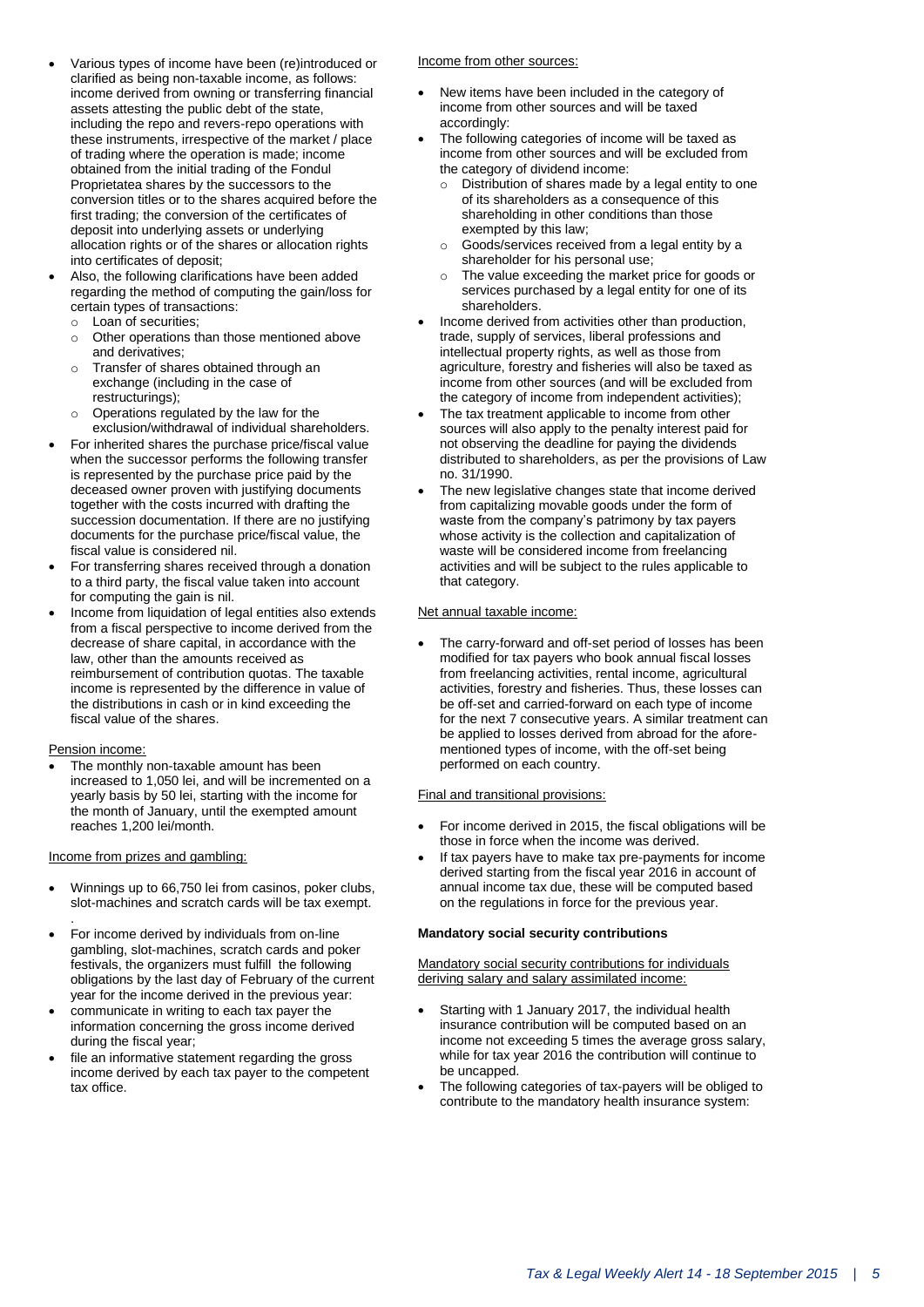- o Citizens of EU, EEA member states and of Switzerland who do not have an insurance concluded on the other country's territory producing effects in Romania, and who have requested and obtained the right to stay in Romania for a period exceeding 3 months;
- o Retired persons from the public pension system who are no longer domiciled in Romania and who establish their residency in another EU, EEA member state or in Switzerland, or in a country with which Romania has concluded a bilateral social security agreement and who are not covered by an insurance that produces effects in Romania;
- Individuals who have the statute of crossborder workers.

Mandatory social security contributions for individuals deriving income from freelancing activities:

- Similarly as in the case of salary income, starting with 1 January 2017, the individual health insurance contribution due for income from independent activities will be computed based on an income not exceeding 5 times the average gross salary.
- The individual pension contribution will become mandatory for all categories of taxpayers deriving income from freelancing activities at a tax rate of 10.5%. Nevertheless, the minimum monthly taxable basis for social security contribution will be 35% of the average gross salary.
- The social security contribution rate due is the individual one. Also, there is the option to choose the full contribution rate for normal working conditions (26.3%), if the taxpayer wishes to contribute more.

Mandatory social security contributions for individuals deriving investment income:

- Starting with 1 January 2017, both investment income as well as income from other sources will be subject to the health insurance contribution. For the year 2016 these are exempted from the payment of the health insurance contribution, if the beneficiaries also derive income subject to this contribution – i.e. salary, freelancing activities, pensions etc.
- The monthly health insurance contribution basis is equal to the annual income derived divided by the 12 months of the year, but not less than a minimum gross salary. Starting with 1 January 2017, the basis will be capped at 5 times the average gross salary in force for the year in which the contribution is computed. This provision is valid for each of the following types of income:
	- o Investment income such as gains from the transfer of shares and any other transactions with financial assets, including derivatives, as well as from the transfer of financial gold;
	- o Dividends income; o Interest income;
	- o Taxable income from the liquidation of a legal entity, including from the share capital reduction;
	- o Income from other sources.

#### **Withholding tax**

- Starting with 1 January 2017, the tax rate applicable to dividends received from residents has been reduced from 16% to 5%.
- Income from dividends received from non-residents are excluded from taxation at a higher rate of 50%.
- A specific tax regime of associations/fiscal transparent entities that perform activities /obtain income from Romania has been implemented (the tax rules previously applicable to associations and other entities without legal personality have been amended).
- Income from the reduction of share capital, other than that obtained from the restitution of the contribution to share capital, has been included in the category of income from liquidation.
- The definition of the "payment of an income" concept has been amended.
- New clarifications have been introduced with regards to the foreign exchange rate that must be used for the computation of withholding tax.
- New categories of exempt income have been introduced.

#### **VAT**

- New categories of exempt income have been introduced.
- From 1 January 2016, the standard VAT rate is reduced from 24% to 20% and to 19% from 1 January 2017.
- The obligation of ANAF and other national authorities to take into account the jurisprudence of the Court of Justice of the European Union has been recognized.
- A provision on abuse of rights from a VAT perspective has been brought. This provision is taken from the jurisprudence of the Court of Justice of the European Union.
- The reverse charge mechanism will apply for the supply of immovable assets (buildings, parts of buildings and land of any kind), gold investments, mobile phones, PC tablets, laptops, game consoles and integrated circuit devices.
- Capital goods will also include fixed assets with a depreciation period of less than 5 years. Thus, the related rules on VAT adjustment will also change.
- The VAT adjustment of the taxable base for bad debts, where the claim of this creditor is modified or eliminated, will be allowed not just following the closing of bankruptcy proceedings, but also when a reorganization plan, acknowledged and confirmed by a court decision, is implemented.
- The reduced VAT rate of 5% will apply to the supply of textbooks, books, newspapers and some magazines as well as services consisting of admission to castles, museums etc., for which the 9% VAT rate was previously applied.
- Sporting events will also be subject to the reduced VAT rate of 5%.
- The threshold for applying the 5% rate to supplies of buildings as part of the social policy will increase from RON 380,000 to RON 450,000.
- The VAT regime applicable to mergers and spin-offs between taxable persons will be simplified, in the sense that these operations will qualify as nontaxable supplies without meeting any other conditions.
- Pro-rata application. A number of cases which may be encountered by the taxable persons who apply pro-rata have been clarified.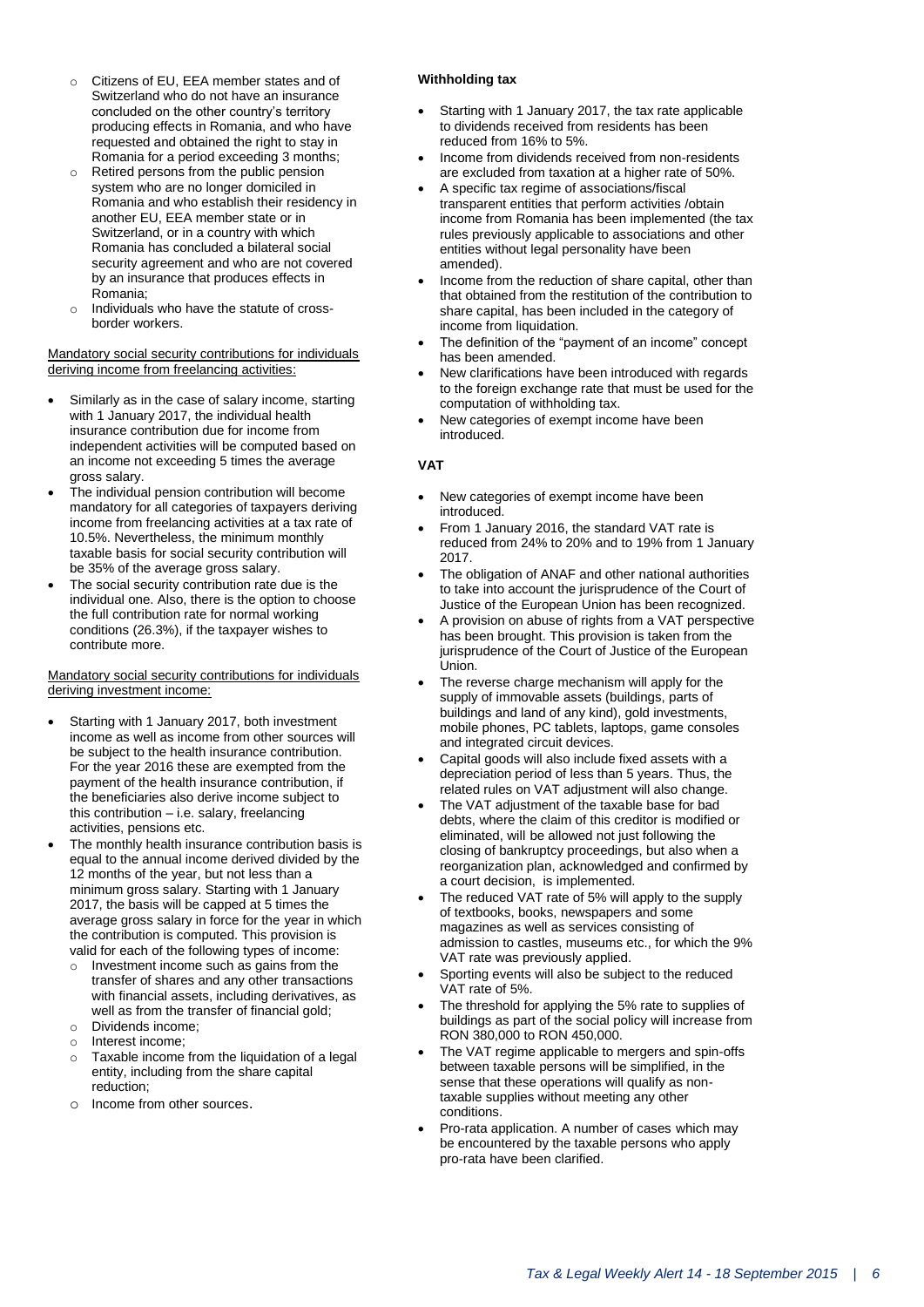- The VAT deduction right must be exercised within 1 year of when the beneficiary receives the correction invoice if the VAT tax authorities assessed output VAT at the level of the suppliers during tax audits.
- A number of provisions on taxable persons in insolvency proceedings have been introduced (e.g. the VAT refundable balance should not be carried forward in the first VAT return submitted after the insolvency procedure is opened and should be requested for refund by correcting the previous VAT return).
- The article on individual and joint liability for payment of VAT has been removed.
- The possibility to cancel the VAT refund request by submitting a notification to the tax authorities has been introduced.
- The beneficiary must issue a self-invoice to adjust the deductible VAT if the supplier did not issue the invoice to adjust the collected VAT (e.g. for commercial discounts).
- The date until when the payment of import VAT in customs is deferred for persons who obtained certificates from the competent bodies has been removed. Also, the provision stating that from 1 January 2017, taxable persons registered for VAT purposes will not effectively pay VAT in customs has been removed.

#### **Excise and other special taxes**

Rules of general application:

- The tax authorities and other national authorities must take into account the jurisprudence of the Court of Justice of the European Union in the field of value added tax and excises;
- Taxpayer will be allowed to carry out other manufacturing activities in the warehouse;
- The introduction of a legal basis for establishing special conditions of guarantee for an authorized warehouse which is also a registered consignor.

#### Excise duties:

- Excise duties will be reduced starting 2017 for the main energy products (gas oil, unleaded petrol, leaded petrol);
- The changes in excise duties starting 2016 are the following:
- Beer: decrease from 3,9 lei/hl/1grad Plato to 3,3 lei/hl/1grad Plato;
- Sparkling wines: decrease from 161,33 lei/hl of product to 47,38 lei/hl of product;
- Sparkling fermented beverages: decrease from 213,21 lei/hl of product to 47,38 lei/hl of product;
- Still fermented beverages: increase from 47,38 lei/hl of product to 396,84 lei/hl of product;
- Intermediate products: decrease from 781,77 lei/hl to 396,84 lei/hl;
- Ethyl alcohol: decrease from 4.738,01lei/hl pure alcohol to 3.306,98 lei/hl pure alcohol;
- Cigarettes: increase from 412,02 lei/1000 cigarettes to 430,71 lei /1000 cigarettes;
- Both crude oil from domestic production and products that are currently found in Chapter II "Other excisable goods" under Title VII, like coffee, jewelry, hunting weapons, ammunition, vehicles with an engine capacity of more than 3000 cc yachts, boat engines, will be excluded from the taxation range;
- Substances used in electronic cigarettes and tobacco heated products have been included in the category of non-harmonized excise duties.

#### The excise refund:

- Refunds of excise duties for excisable goods reintroduced in the tax warehouse can also be done in other situations than the ones currently mentioned (i.e. destruction, restoration);
- Excise duties can be refunded for the products that are not produced in a tax warehouse (coal, coke, lignite) and are exported or shipped to another Member State.

#### Alcohol and alcoholic beverages:

- The additional condition that the share of the absolute alcohol content in the final product cannot be at a minimum rate of 50% of the base still fermented has been eliminated from the definition of intermediate products;
- The possibility of the retail sale of beer within a tax warehouse authorized exclusively for the production of beer has been excluded;
- The obligation has been introduced that the identification data of the manufacturer must be mentioned on the individual packaging of alcoholic beverages.

#### Irregularities and misconduct:

 The differences found between the amounts registered at the shipment / reception of the products under suspension of excise duties, which can be attributed to the tolerances of the measurement devices and are within the limits of the classes of precision of the measurement devices, are not considered irregularities

#### **Local taxes**

- The local tax on accommodation in hotel units has been removed.
- The local public authorities can increase the applicable local tax rates. However, the additional percentages cannot exceed 50% of the maximum standard tax rates applicable (as compared to 20% until 2016).

#### Tax on buildings*:*

*Starting from 1 January 2016, the tax on buildings will be established depending on their purpose (residential, non-residential, mixt) and not only based on the owner's statute, as it is currently established (individual or legal person).*

- In this respect, the new Tax Code establishes new definitions of the following concepts: residential building, non-residential building and building with a mixed destination.
- In order to implement the new taxation regime, individuals who own non-residential buildings or buildings with a mixed destination, as well as legal entities that own buildings (irrespective of their type/destination), should submit a statement to the relevant local tax authorities by 29 February 2016, notifying the type of the building and its destination.
- The new tax rates that will be used starting from 1 January 2016, both by individuals as well as legal entities, will be established within the 0.08%-2% range, depending on the building's purpose.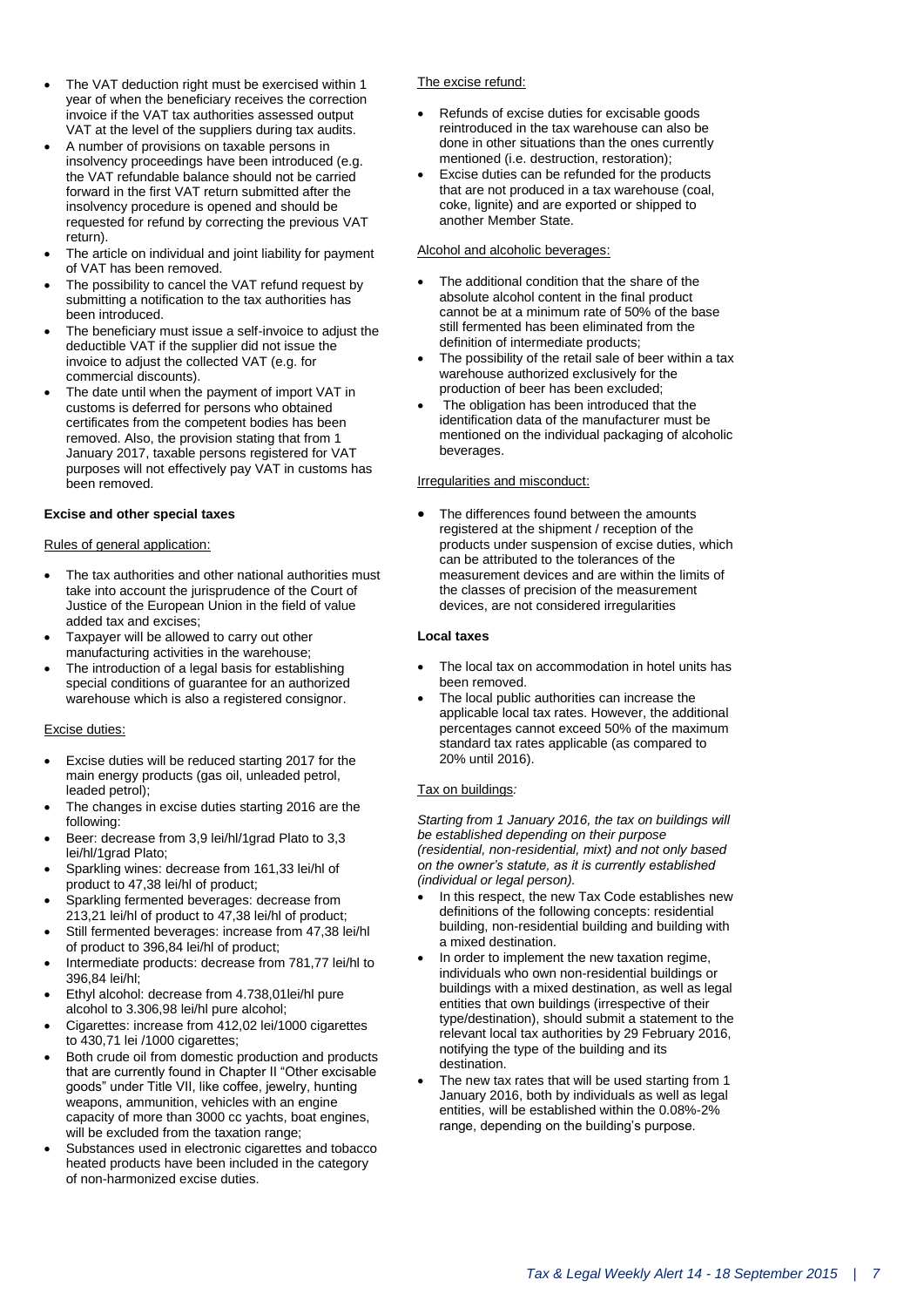- The increased tax rate applicable for buildings owned by legal entities that were not re-evaluated during the past three years has been reduced to 5% (as compared with the currently applicable rates of 10- 20% in the case of buildings not re-evaluated during the past 3 years, respectively 30 – 40% in the case of buildings not re-evaluated during the past 5 years).
- Another amendment related to the declaration and payment of local taxes on buildings is that starting with the year 2016, the local tax on buildings will be owed for the entire tax year by the person who owned the building as of 31 December of the previous tax year.
- New types of buildings exempt from tax have been introduced.
- The provision according to which increased taxes on buildings are applicable to individuals who own more than one building has been removed.

#### Tax on land:

- The tax exemption applicable for land covered by a building has been removed.
- The compliance liabilities (declaration and payment) have been amended similar to the tax on buildings – i.e. , the tax on land will be owed for the entire tax year, and not only for the ownership period.
- The local authorities may increase the tax on agricultural land that has not been used for 2 consecutive years by up to 500%, starting with the third year in which the land is not in use.

#### **Construction tax**

As of 1 January 2017, the construction tax will not be applicable in Romania.

#### **Are the supplies of fuel for ships used for navigation on the high seas exempted from VAT if performed by an intermediary?**

FBK (A) supplied fuel, within Lithuanian waters, to vessels used for navigation on high seas. The fuel came from outside of the European Union and was stored in Lithuania under customs warehousing procedures, so that import VAT was not due yet. When FBK received an order, the fuel was taken from the customs warehouse and was sold "free on board" (FOB). FBK loaded itself the fuel into vessels' fuel tanks.

However, the orders were not placed directly by the owners or ships' operators (C), but by intermediaries (B) established in various EU Member States. Thus, FBK (A) invoiced the sales to the intermediaries (B) rather than to the owners or vessels' operators (C).

The intermediaries (B) acted in their own name both with regard to FBK (A) and to the owners or operators  $(C)$  – buying from A and selling to C – but they never performed the actual delivery of any of the fuel.

FBK applied the VAT exemption on the invoices issued to the intermediaries.

Relying mainly on the decisions of the CJEU in Velker and Elmeka cases, the Lithuanian tax authorities took the view that the A-B supplies, being made to intermediaries, were "performed at a previous stage in the commercial chain" and therefore could not benefit from the VAT exemption

In this context, the CJEU was asked to determine if the VAT exemption for supplies of fuel to vessels used for navigation on the high seas is applicable to the final supply to the operators of vessels or can be extended to prior supplies (in the commercial chain) to intermediaries acting in their own names

#### **CJEU arguments**

Starting from the Case C-185/89 Velker International Oil Company (Velker), the CJEU reiterated that the supplies of fuel to vessels used for navigation on high seas are VAT exempted because they are equated to exports. Therefore, similar to the exemption for export transactions, the exemption for supplies of fuel for vessels sailing on high seas is applicable on the last supply in the commercial chain (i.e., the supply to the operator of the vessel). The supply of goods to an intermediary acting in its own name cannot benefit from this exemption. This is because it is not made at the last stage of the commercial chain, since it is intended that the intermediary will acquire the goods not to use them, but to resell them to a third party.

Further, the CJEU mentions the Case C-33/11 A and confirms the supply of an aircraft to an intermediary benefits from a VAT exemption if the acquisition is made with a view of its exclusive use by an airline that operates primarily on international routes. The two exemption schemes are similar in the sense that their application depends on the future use of the goods concerned. However, unlike the naval domain, in the case of aviation there are widely accepted norms for all Member States, based on which the tax authorities can track the destination of the goods. Therefore, the CJEU concludes that analogy between the two exemption regimes cannot be made.

The key point in the CJEU judgment is the moment of the transfer of the right to dispose of the fuel as owner. The Court observes that FBK transfers the legal ownership right of the fuel only when the vessel operator may dispose of the fuel loaded in the tank vessel. Therefore, although the intermediary obtained the legal ownership of the goods, it never has the right to dispose of the goods as an owner (prerequisite for considering that there is a supply of goods from a VAT perspective).

Based on this reasoning, the CJEU concludes that the operations carried out by FBK cannot be classified as supplies made to intermediaries acting in their own name, but they should be regarded as being supplies made directly to the operators of vessels, which may, on that basis, benefit from the VAT exemption.

#### **Conclusion**

The Court concluded that exemption for fuel supplies for vessels used for navigation on the high seas does not apply in principle to supplies made to intermediaries acting in their own name, even if at the date on which the supply is made the ultimate use of goods is known and duly established. However, the exemption may apply if the transfer of the ownership of the fuel to intermediaries took place at the earliest at the same time when the operators of vessels used for navigation on the high seas were actually entitled to dispose of those goods as if they were the owners.

#### **Practical aspects**

In Romania, the existing practice is that the VAT exemption applies only on the last supply in the commercial chain (to the operator of vessel). In this respect, the decision in this case brings a significant change in the treatment. We also expect the decision to have an impact not only for the fuel used for navigation, but also for fuel used for aviation, and for exports (where the VAT exemption applies only to the last supply of the commercial chain).

However, we believe that the decision does not fully clarify the issue of the VAT treatment in such situations.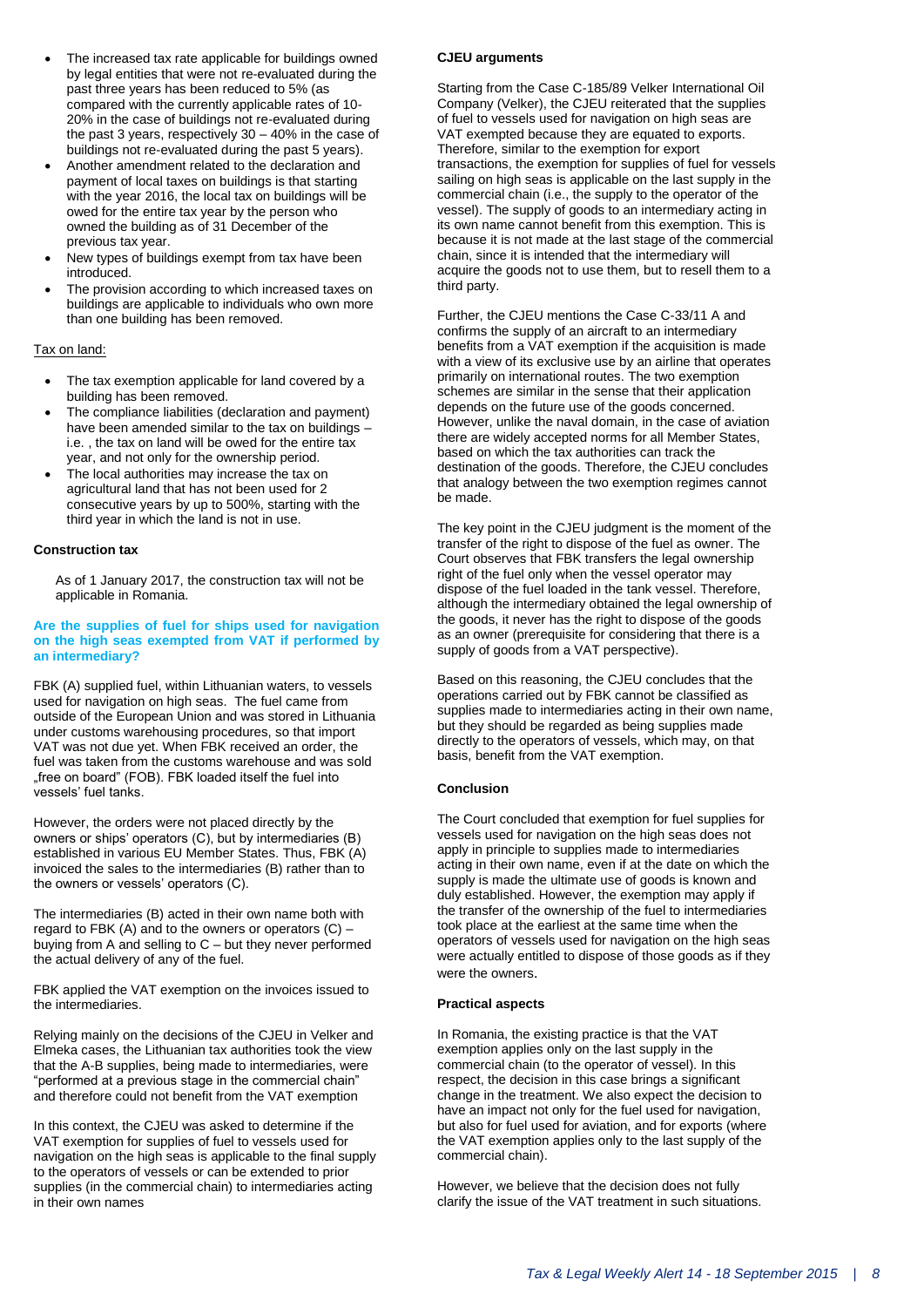The reasoning leads to the conclusion that despite of the contractual provisions, there is only one supply of goods from a VAT perspective. The question is, if in these conditions, we can consider that there is a transaction from a VAT perspective between the intermediary and the operator of the vessel. If so, the applicability of the exemption for this transaction is also unclear.

The CJEU arguments could create commercial issues because, if we consider that the first supplier (A) performs a supply of goods directly to the operator of the vessel (C), the invoicing should reflect this reasoning, although no direct commercial relations exist between the two parties.

Moreover, we believe that the decision could have much wider implications beyond the applicability of the exemption for fuel for vessels. CJEU's interpretation generates multiple open questions on the chain transactions and the applicability of commissionaire structure.

We look forward to the tax authorities' position on the application in practice of the CJEU decision.

#### **The European Court of Justice Judgment concerning the VAT treatment in case of subscription contracts for the supply of consulting services**

ALIC is a company whose business is mainly concerned with agriculture, horticulture, livestock rearing and related activities. ALIC entered into subscription contracts for consulting services with four other companies, (hereinafter, together the "service providers"), in the areas of corporate finance, commercial development, legal advice and information security, respectively.

Under those contracts, the service providers undertook to:

- Make themselves available to ALIC for consultation, meetings and commitments, on each working day from 9 a.m. to 6 p.m. and, when needed, outside office hours, including on Sundays and public holidays;
- Where appropriate, ensure, during such time as necessary, the presence of a competent person at ALIC's offices and/or those of a third party associated with ALIC, including outside office hours and on Sundays and public holidays;
- Obtain documents and necessary information and exchange them between the parties in order to guarantee the fullest and most efficient protection possible of ALIC's interests, and
- Transmit, in good time, to the customer, for consultation, negotiation and signature, all the necessary documents relating to the protection of the customer's interests.

The service providers stated that they will not enter into similar contracts with third parties whose interests were contrary to those of ALIC and/or which were competing directly with ALIC.

In accordance with contractual terms, ALIC owed a weekly remuneration, disbursed every Monday following the week for which it was due. ALIC deducted the VAT stated on the invoices issued by the service providers.

The Bulgarian tax authorities challenged ALIC's right of deduction on these services due to the fact that no proof had been provided as to the type, quantity and nature of the services actually provided.

The question in this case was whether the term "supply of services" includes subscription contracts for the supply of consulting services, in particular those of a legal, commercial or financial nature, under which a supplier has agreed to be available to the customer during the term of the contract. If so, the Court was asked to decide when the chargeable event and the chargeability of VAT for these services would occur.

#### **CJEU judgments and conclusions**

The CJEU restates that a service is taxable only if a legal relationship exists between the provider of the service and the recipient pursuant to which there is reciprocal performance, the remuneration received by the provider of the service constituting the value actually given in return for the service supplied to the recipient.

Referring to the Court's previous case-law, CJEU reaffirmed that where the supply of services which is characterized by the permanent availability of the service provider in order to supply, at the appropriate time, the services required by the customer, it is not necessary, in order to find that there is a direct link between that service and the consideration received, to establish that a payment relates to a personalized supply of services at a specific time carried out at the request of a customer.

The Court concluded that in the case of the subscription paid by ALIC there is a supply of service which consists in the fact that the provider is available to the recipient to provide assistance during the period specified in the subscription agreement, independent of the volume and nature of consulting services actually provided in period the remuneration is referred.

Regarding the chargeable event and the chargeability of VAT, the Court considered that the subscription represents a supply of services that implies successive payments. As a result, the chargeable event occurs upon the expiry of the period in respect of which the payment has been agreed, irrespective of whether and how often the customer has actually made use of the supplier's services.

#### **Practical aspects**

In practice, the tax authorities request for supporting documentation (e.g., activity reports, minutes, etc.) which will enable companies to prove that the services were actually provided, including in case of such subscription services. The CJEU decision comes to contradict such an approach, considering that there is a supply of services from a VAT perspective even if in a certain period the beneficiary did not required consulting services.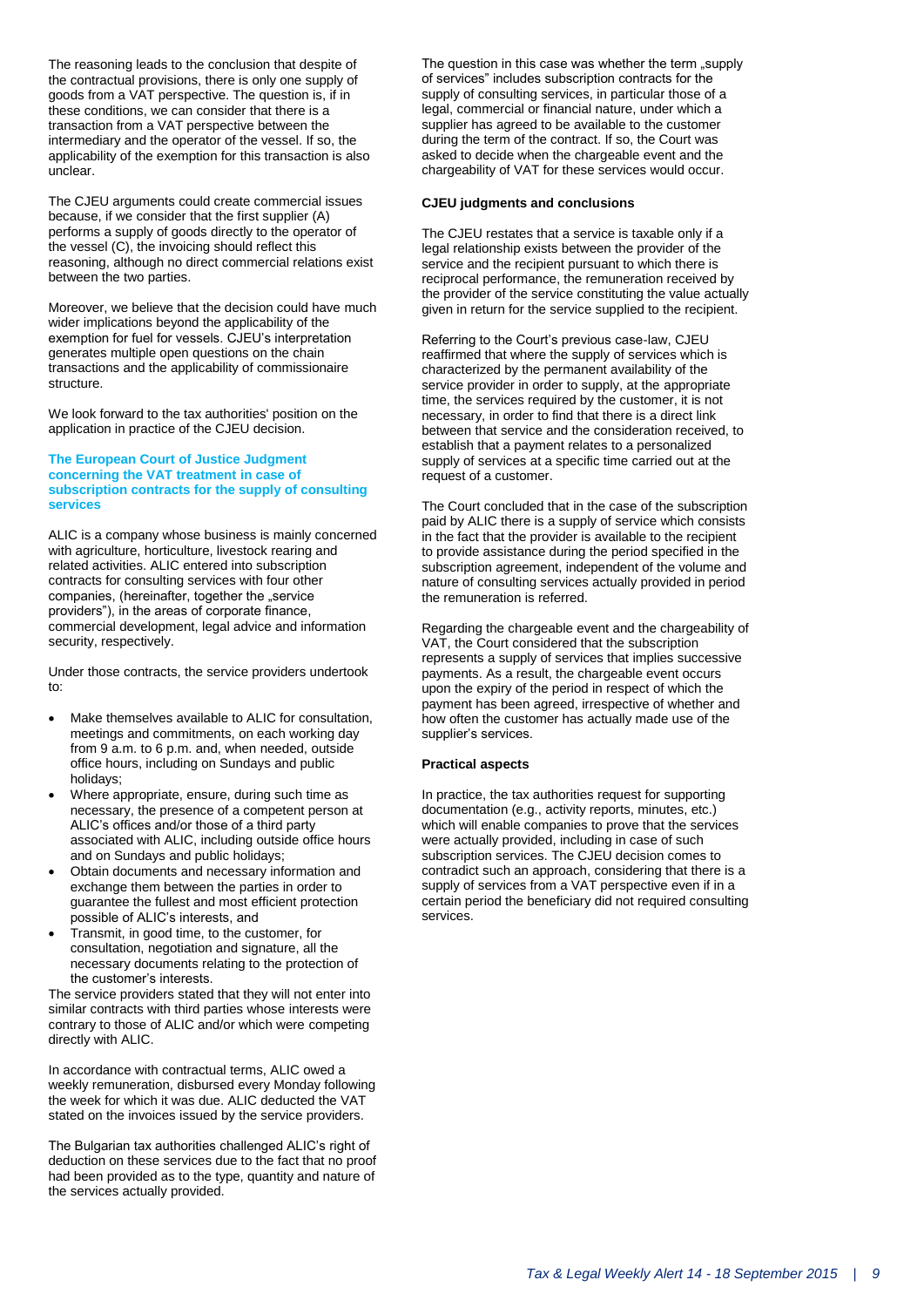#### **Decision no. 3/2015 of the Central Fiscal Commission regarding the VAT exemptions for vessels used for navigation on the high seas**

The Central Fiscal Commission's Decision is targeting the unitary application of art. 143 para. (1) letter h) of the Fiscal Code on VAT exemptions for seagoing vessels (as foreseen in the period 1 January 2007 - 31 December 2013 ) / vessels used for navigation on the high seas ( as foreseen from 1 January 2014).

In this regard, the Central Fiscal Commission defines the concepts of navigation "on seas" (with applications in the period 1 January 2007 - 31 December 2013) and navigation "on high seas" (applicable since 1 January 2014) in a similar manner. Both cover any part of the sea outside the territorial waters of any country, which is beyond 12 nautical miles, measured from baselines, determined in accordance with the UN Convention on the Law of the Sea, signed at Montego Bay on 10 December 1982.

The Decision brings clarifications about the fact that VAT exemptions apply only if the vessel is effective and mostly used for navigation on seas / high seas. In order to determine whether a vessel meets this condition, the objective criteria cannot only be taken into account (such as the length or tonnage of the ship). These criteria could however be used to exclude from the scope of VAT exemptions vessels which would not, in any event, be capable of sailing on seas / high seas.

In order to determine whether a vessel that meets the objective criteria was effectively and mostly used for navigation on seas / high seas, any means of proof required by the law can be used.

In addition, the Central Fiscal Commission clarifies that for the application of the VAT exemption (as in force from 1 January 2014) in the case of vessels used for rescue or assistance at sea or for inshore fishing, the requirement for navigation on the high seas does not apply.

#### **For further questions regarding the aspects mentioned in this alert, please contact us.**

#### **[Dan Badin](mailto:dbadin@deloittece.com)**

Partner, Tax +40 21 2075 392

#### **[Pieter Wessel](mailto:pwessel@deloittece.com)**

Partner, Tax +40 21 207 52 42

#### **[Vlad Boeriu](mailto:vboeriu@deloittece.com)**

Partner, Tax +40 21 207 53 41

#### **[Daniel Petre](mailto:dpetre@deloittece.com)**

Director, Tax +40 21 2075 444